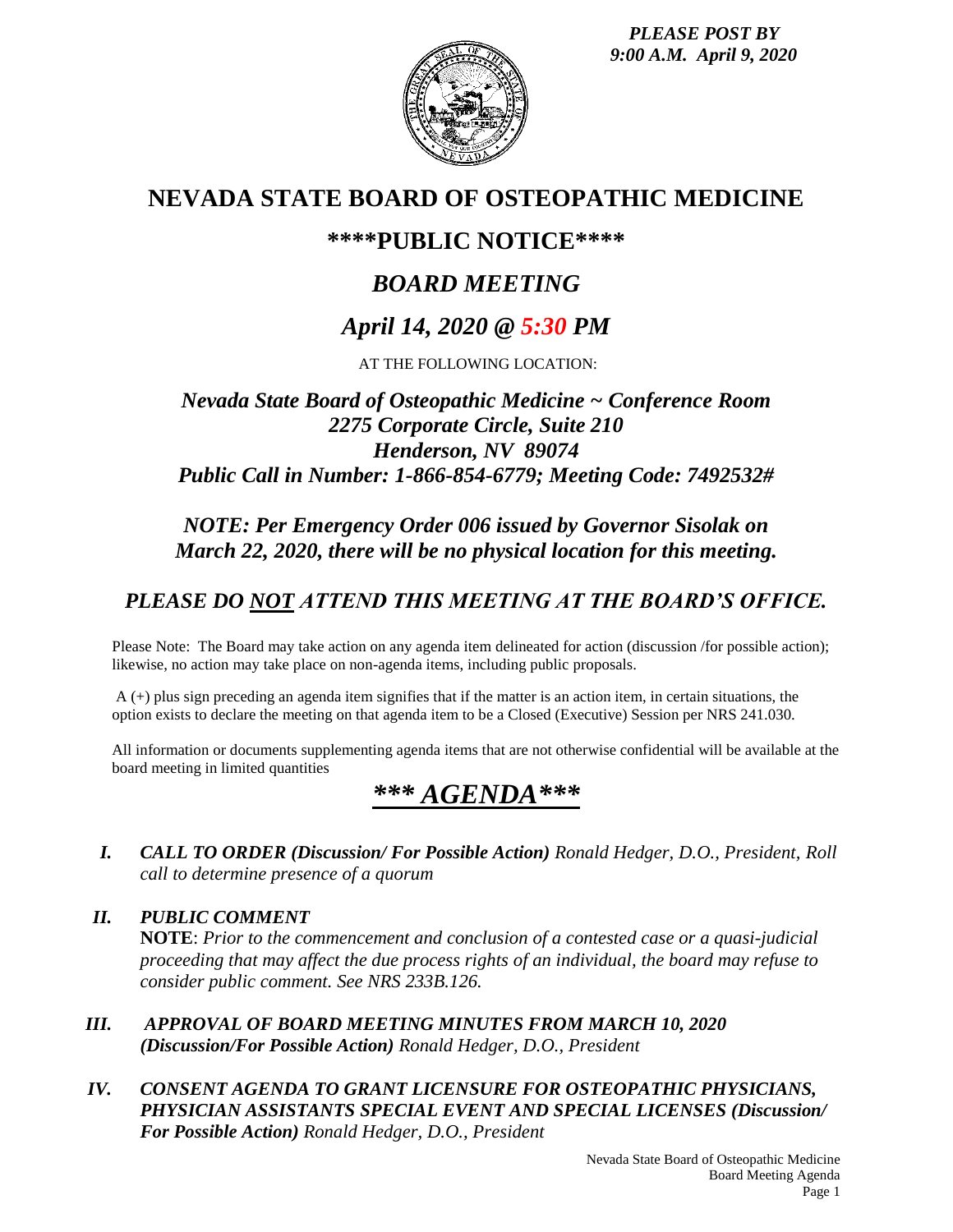*Under this item the Board may consider the recommendations of the Executive Director and/or President/Vice President to grant licensure to the below listed applicants. The Board may remove any applicant's name from the consent motion, but may not discuss the contents of the application for licensure without the applicant present following proper notice pursuant to the open meeting law.*

#### **Osteopathic Physician Name Specialty**

Fortune Aig-Ojeanor, D.O. Internal Medicine Brett Bailey, D.O. Emergency Medicine Dominic DiPrinzio, D.O. Emergency Medicine John Edwards, D.O. **Internal Medicine** Andrew Gordon, D.O. Anesthesiology Khuong Lam, D.O. Internal Medicine Justin Leeka, D.O. Family Medicine Kuanchang Lu, D.O. **Family Medicine** Alexander Manteghi, D.O. Internal Medicine Douglas Mulliner, D.O. Anesthesiology Kristyn Perry, D.O. Internal Medicine Aseem Peterson, D.O. Internal Medicine Sarah Roadhouse, D.O. **OB/GYN** Irma Staicu, D.O. **Internal Medicine** Milton Starr, D.O. **Internal Medicine** Nancy Witherspoon, D.O. Family Medicine Parker Woody, D.O. **Internal Medicine** 

Joseph Lagattuta, D.O. Physical Medicine & Rehabilitation

Erin Ghan, PA-C Stefan Franciosa, D.O. Matthew Pearce, PA-C Stefan Franciosa, D.O.

#### *Physician Assistant Supervising Physician*

Jacob Cole, PA-C Sangeeta Wagner, D.O.

- *V. +CONSIDERATION/APPROVAL OF SETTLEMENT AGREEMENT AND ORDER REGARDING MINESH AMIN, D.O., (Discussion/For Possible Action/Continued from March 10 Board Meeting) Board may go into closed* session *pursuant to NRS 241.030 to move to a closed session because the discussion will have to do with this applicant's character, alleged misconduct, professional competence, or similar items). Ronald Hedger, D.O., President*
- *VI. +CONSIDERATION/APPROVAL OF SETTLEMENT AGREEMENT AND ORDER REGARDING DEREK GOFFSTEIN, D.O., (Discussion/For Possible Action) Board may go into closed* session *pursuant to NRS 241.030 to move to a closed session because the discussion will have to do with this applicant's character, alleged misconduct, professional competence, or similar items). Ronald Hedger, D.O., President*
- *VII. DISCUSSION/POSSIBLE ACTION REGARDING BOARD MEMBER PER DIEM ALLOWANCE WHILE CONDUCTING BOARD BUSINESS, (Discussion/For Possible Action) Ronald Hedger, D.O., President*

#### *VIII. EXECUTIVE DIRECTOR'S REPORT*

- *a. Financial Statements*
- *b. Licensing*